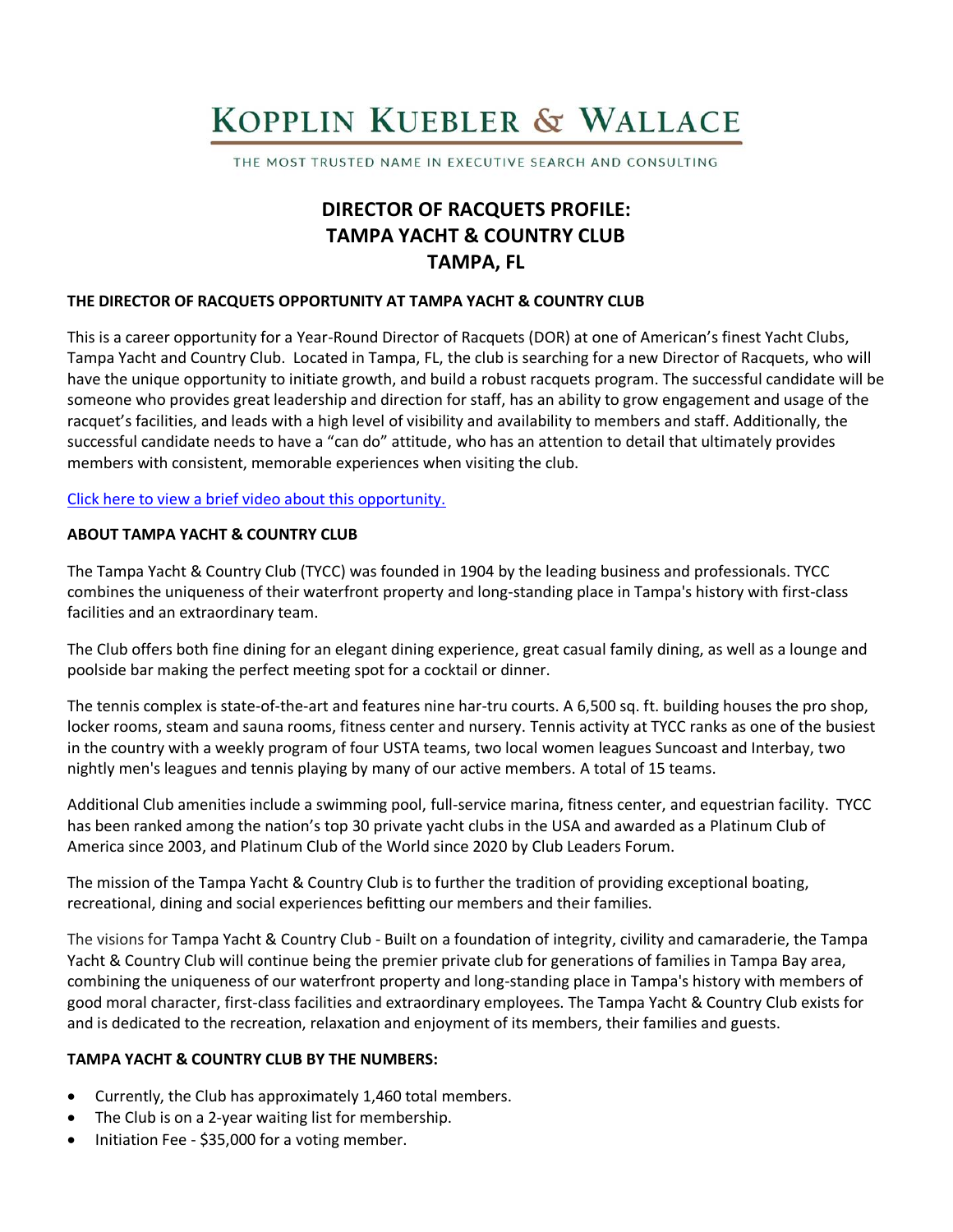- Annual Dues \$6,081
- The Club is organized as a 501(c)(7) and is a not-for-profit corporation.
- The average age of the members, at present, is 52 and has trended younger in the past few years.
- The Club uses Clubessential for operations and reservations.

# **TAMPA YACHT & COUNTRY CLUB WEBSITE:** [www.tampayacht.com](http://www.tampayacht.com/)

# **DIRECTOR OF RACQUETS – POSITION OVERVIEW**

Tampa Yacht & Country Club is looking for a highly respected DOR to lead the Club to national prominence. The new DOR will bring the department to the next level utilizing and working beside a superb racquets team. The new DOR will offer unparalleled leadership and mentorship to that same staff and work collaboratively, side-by-side with them daily. The successful candidate will energetically expand adult, junior, social, and competitive programs with an emphasis on developing a comprehensive junior program.

The successful candidate will be responsible for overall operation of the Racquets Program, including tennis, pickleball, pro shop, programming, and staff. The DOR is a highly visible position requiring strong presence, leadership, and communication skills with both members and staff. The DOR is expected to be the leader of the program by passionately promoting the game.

The ideal candidate for the DOR will be a PTR certified professional or an Elite USPTA professional with a pickleball certification strongly preferred. The general roles and responsibilities of the DOR will be to deliver a range of services that will include, but are not limited to, the following:

# **Leadership**

- Be a passionate ambassador for racquet sports; instilling the same in the staff
- Assure consistent, highly ethical, efficient, and seamless daily operation of Club-wide racquet operations; provide members and guests with an environment that meets the values of TYCC
- Oversee departmental programs and services to meet or exceed member satisfaction
- Supervise, lead, and mentor all teaching professionals, pro shop staff, and maintenance staff
- Create clear roles and responsibilities and ongoing professional growth plans for the racquet professionals and shop/retail manager as it transitions over to a traditional compensation model

#### **Programming**

- Organize, schedule, and manage tournaments, interclub teams, clinics, round robins, social events, and other tennis and pickleball related activities to maximize members' access to and enjoyment of the facilities
- Create an annual calendar of events that includes events and activities for adults and juniors to include competitive, social, and instructional programming for all levels, and other events/activities deemed to enhance the racquets experience at the Club
- Create opportunities for organized internal match play for all members
- Provide organizational and structural support for league team tennis practice and play. Provide a fair and equitable system for teams to be organized and governed
- Develop a pickleball program to include socials, tournaments, and instruction. The new pickleball facility will be competed in late 2022

# **Administration**

- Oversee department POS operations to ensure accurate member billing and accurate sales/activity reports
- Attend all senior staff committee meetings
- Have a successful team management system that is fair and equitable for all players
- Operate a high-quality merchandise and retail operation in TYCC's Pro Shop, ensuring product expectations are met. Utilize industry trends and formulas to ensure superior buying, pricing, merchandizing, mark-downs, special purchases, and customer service is provided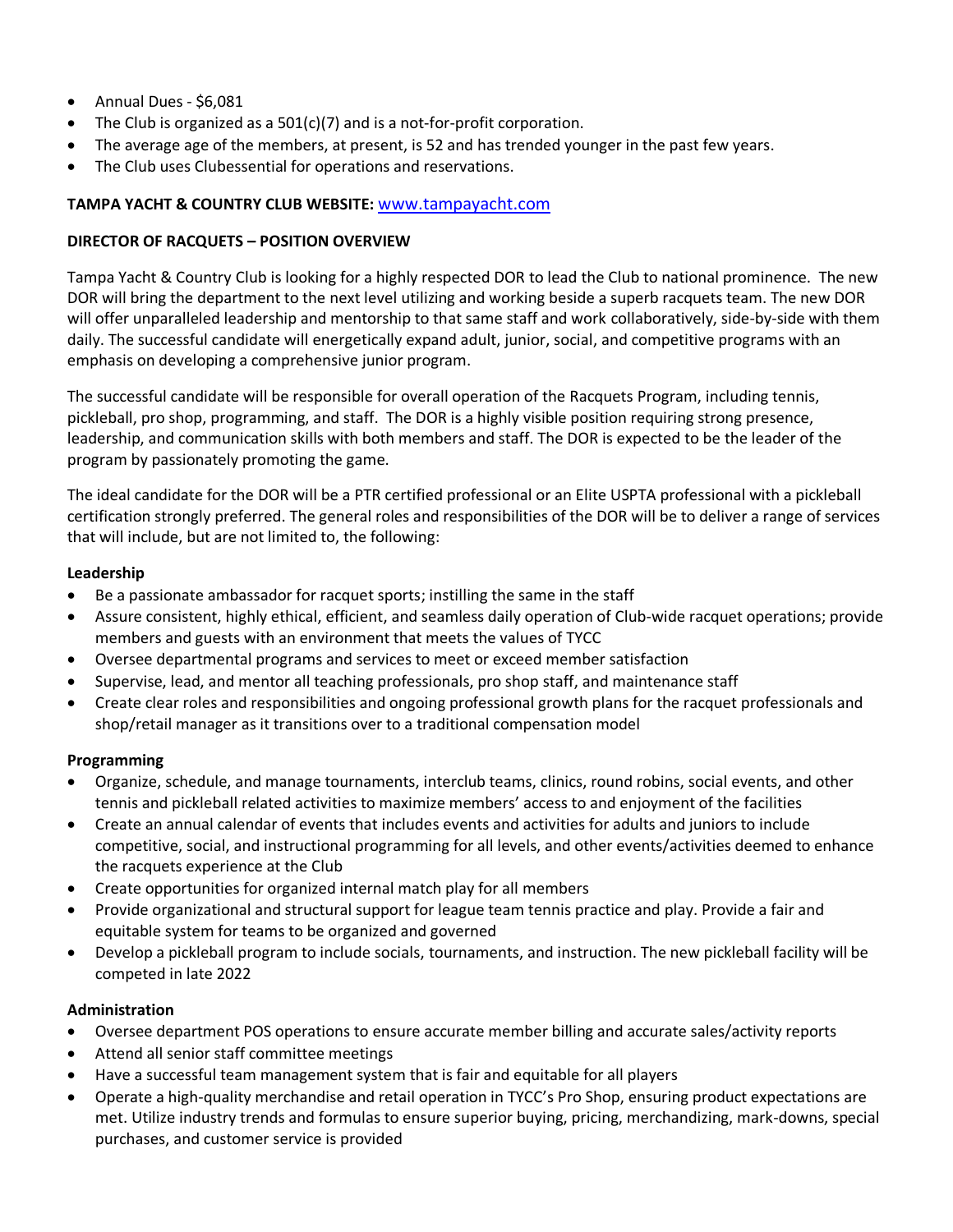- Work closely with the professional staff and the Club's Communications and Marketing team on effective weekly membership communication and social media posts. Aid in keeping the Club's website up to date with pertinent racquets information
- Responsible for the development of articles for the Club's bi-monthly newsletter.
- Manage all staff scheduling and development
- Conduct regular staff meetings within the racquets operation to ensure effective communications
- Enforce all of TYCC's Rules and Regulations governing use of the facilities, equipment, dress code, and sportsmanship as set forth by TYCC
- Prepare racquets promotional items and event results for TYCC's website, bulletins, e-blasts, etc.
- Oversee the annual budget process, monthly financial performance and weekly payroll management

# **Instruction**

- Develop and implement a teaching philosophy that embraces TYCC's values and traditions; incorporate standardized teaching methodologies as appropriate
- Provide an appropriate amount of private and group lessons to both adults and children; oversee lessons taught by all professionals
- Have a proven system to instruct teams of all abilities
- Embrace instructional technology
- Play tennis and pickleball with the membership and provide a limited amount of instruction to all skill levels to encourage relationship building

# **Junior Tennis**

- Develop and implement a high-level and respected junior program that meets the demand of all junior abilities. The Program will include social and competitive activities and be comprehensive, creative, and innovative for all levels
- Proficient in the "USTA's 10 and Under" initiative on teaching protocol and ensure the staff is trained and following protocol
- Coordinate instruction, competitive playing and team opportunities for all juniors

# **EXPERIENCE, QUALIFICATIONS, CERTIFICATION AND SELECTION CRITERIA**

- A minimum of 5 years of progressive leadership/racquets management experience in (preferably) a private member-owned country club with multi-dimensional operations, or leading racquets operations outside of the club industry in a similar hospitality operation.
- A head professional or first assistant at an extremely successful club and racquets program will be considered.
- The successful candidate will possess a high-level of proficiency in both playing and teaching the sport of tennis and pickleball, and ideally has played high level collegiate tennis or greater.
- A resume indicating progressively more responsible positions and demonstrating experience in delivering both group and individual instructional programs to players of various age groups and skill levels. Additionally, the candidate should have a proven track record of high ethical standards.
- The ideal candidate is preferred to have a college degree and must maintain an American national certification for instruction. The Director of Racquets Certification by the University of Florida in conjunction with the USTA/PTR/USPTA is the preferred certification
- Must be legal to work in the United States

# **CLUB COVID REQUIREMENTS**

This Club does not currently require staff to be fully vaccinated as a provision of employment.

#### **SALARY AND BENEFITS**

Salary is open and commensurate with qualifications and experience. The club, along with the typical senior staff benefits, offers an excellent bonus and benefit package.